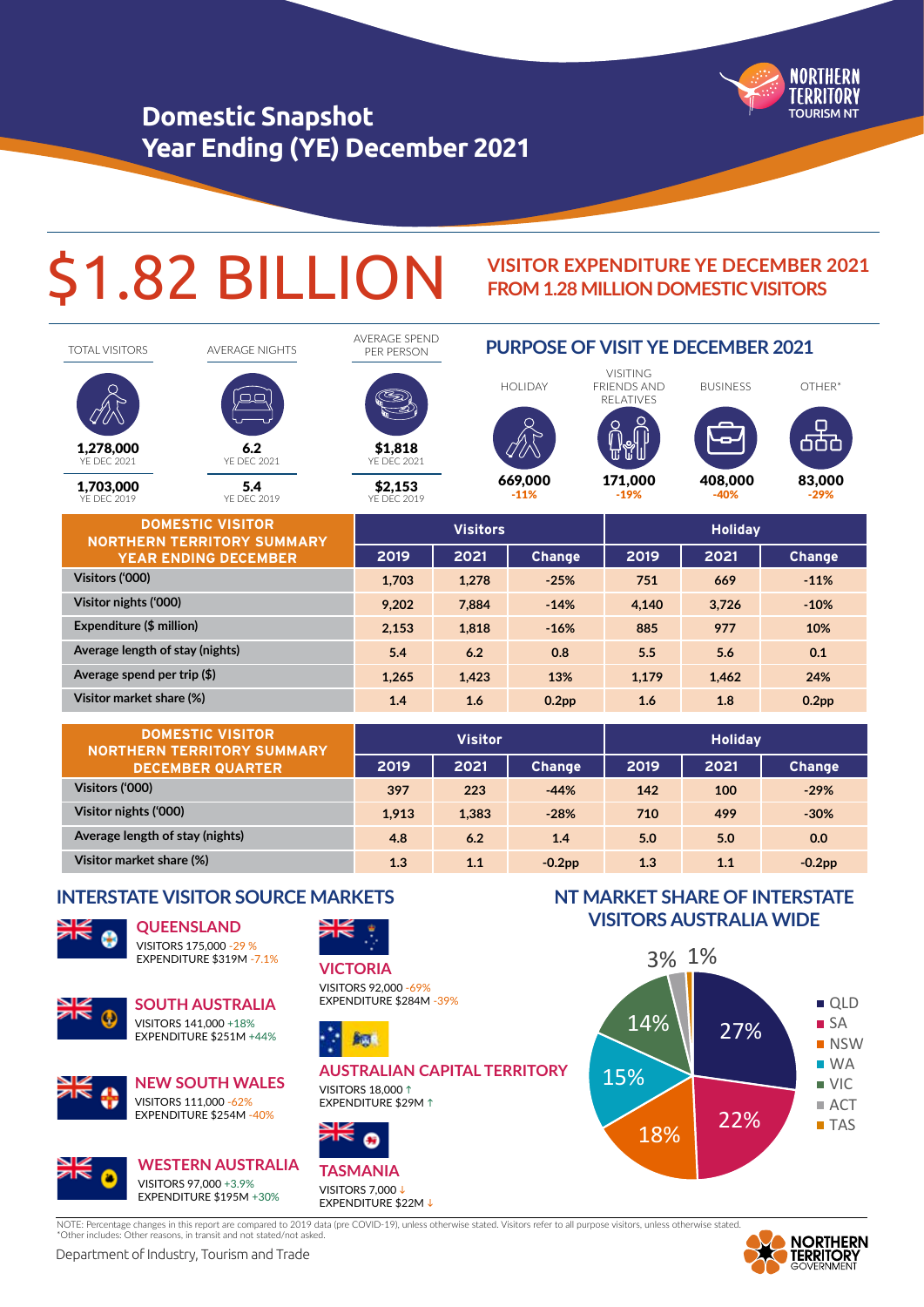

## **Domestic Snapshot YE December 2021**

#### **REGIONAL SUMMARY**

| <b>DOMESTIC VISITOR</b><br><b>TOP END SUMMARY</b> | <b>Visitors</b> |       |                   | <b>Holiday</b> |       |                    |
|---------------------------------------------------|-----------------|-------|-------------------|----------------|-------|--------------------|
| <b>YEAR ENDING DECEMBER</b>                       | 2019            | 2021  | <b>Change</b>     | 2019           | 2021  | <b>Change</b>      |
| Visitors ('000)                                   | 1,195           | 976   | $-18%$            | 490            | 524   | 7.0%               |
| Visitor nights ('000)                             | 6,154           | 5,518 | $-10%$            | 2.461          | 2.742 | 11%                |
| Expenditure (\$ million)                          | 1,274           | 1,326 | 4.1%              | 452            | 712   | 57%                |
| Average length of stay (nights)                   | 5.2             | 5.7   | 0.5               | 5.0            | 5.2   | 0.2                |
| Average spend per trip $(\$)$                     | 1.066           | 1,358 | 27%               | 923            | 1.359 | 47%                |
| Visitor market share (%)                          | 1.0             | 1.2   | 0.2 <sub>pp</sub> | 1.1            | 1.4   | 0.3 <sub>pp</sub>  |
| Visitor market share of the NT (%)                | 70.2            | 76.4  | 6.2 <sub>pp</sub> | 65.2           | 78.4  | 13.2 <sub>pp</sub> |





79,000

494,000



Other\*

• For the Top End, domestic holiday visitation increased for the year ending December 2021 compared to the same period in 2019. Visitors travelling for business and to visit friends and relatives showed a decline when comparing year ending December 2021 to the year ending December 2019.

However, holiday visitation, business travel and visiting friend and relatives was higher year ending December 2021, compared to year ending December 2020.

| <b>DOMESTIC VISITOR</b><br><b>CENTRAL AUSTRALIA SUMMARY</b> | <b>Visitors</b> |       |                   | <b>Holiday</b> |       |               |
|-------------------------------------------------------------|-----------------|-------|-------------------|----------------|-------|---------------|
| <b>YEAR ENDING DECEMBER</b>                                 | 2019            | 2021  | <b>Change</b>     | 2019           | 2021  | <b>Change</b> |
| <b>Visitors ('000)</b>                                      | 598             | 373   | $-38%$            | 329            | 193   | $-41%$        |
| Visitor nights ('000)                                       | 2.804           | 2,167 | $-23%$            | 1,612          | 942   | $-42%$        |
| Expenditure (\$ million)                                    | 860             | 461   | $-46%$            | 428            | 252   | $-41%$        |
| Average length of stay (nights)                             | 4.7             | 5.8   | 1.1               | 4.9            | 4.9   | 0.0           |
| Average spend per trip $(\$)$                               | 1.439           | 1.237 | $-14%$            | 1.303          | 1,311 | 0.6%          |
| Visitor market share (%)                                    | 0.5             | 0.5   | 0.0 <sub>pp</sub> | 0.7            | 0.5   | $-0.2$ pp     |
| Visitor market share of the NT (%)                          | 35.1            | 29.2  | $-5.9pp$          | 43.8           | 28.8  | $-15.0DD$     |



For Central Australia, domestic holiday visitors decreased for the year ending December 2021 compared to the same period in 2019. This was also the case for visitors travelling for business and to visit friends and relatives.

• However, holiday visitation along with visiting friends and relatives travel was higher year ending 2021 compared to year ending December 2020.